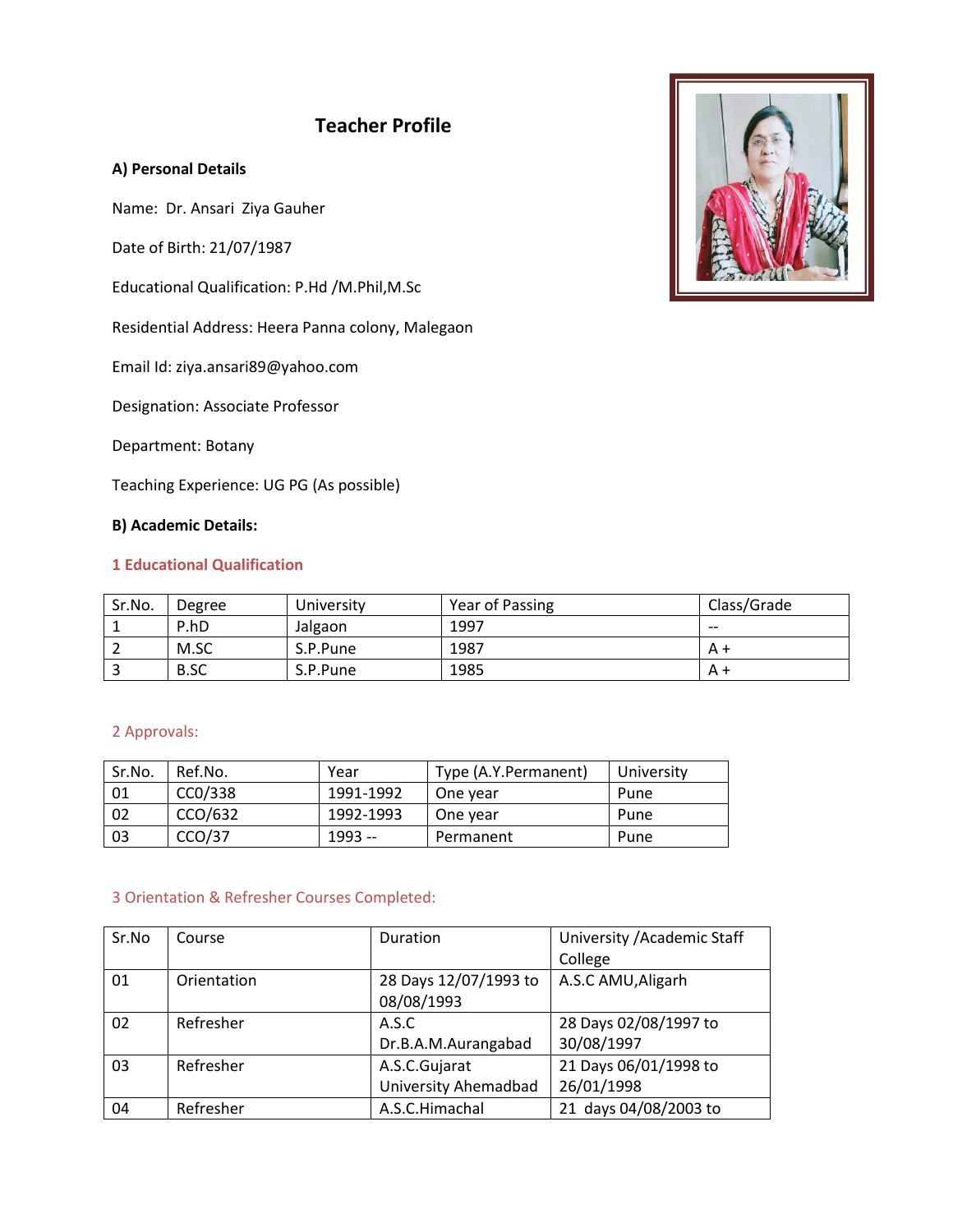| nna<br>University<br>ماممام مهرار<br>wus.<br>40P <sub>2</sub> |
|---------------------------------------------------------------|
|---------------------------------------------------------------|

## 4 Curricular and Extra Curricular activities

Member of Science Association

### **C: Research Papers Presented & Published**

| Sr.No. | Name of the Seminar/                     | Name of the sponsoring Agency          | Place &           |
|--------|------------------------------------------|----------------------------------------|-------------------|
|        | Conference/ Workshop                     |                                        | Date              |
| 01     | Recent trend in molecular<br>biology     | M.S.G.College, Malegaon Camp           | 16/02/2008        |
| 02     | <b>Environmental Crisis</b>              | S.P.H.Mahila College, Malegaon<br>Camp | 30/01/2009        |
| 03     | Availability Utilization &               | Arts, Science & Commerce               | 11/01/2010        |
|        | Conservation of plant wealth             | College, Malegaon Camp                 |                   |
| 04     | National conference on Recent            | P.V.P College, Loni, Pravaranagar      | 15/07/2010        |
|        | Advances in plant wealth                 |                                        |                   |
| 05     | <b>International Conference folk</b>     | Mohanlal Sukhadia                      | $25$ to           |
|        | & Herbal medicine                        | University, Udaipur                    | 27/11/2010        |
| 06     | International Conference on              | Modern College of Arts, Science        | 28 <sub>to</sub>  |
|        | Biodiversity and its                     | ,Commerce College                      | 30/01/2011        |
|        | Conservation                             | ,Shivajinagar,Pune                     |                   |
| 07     | International Conference on              | B.C.U.D & S.S.V.P.S.College, Dhule     | 11 to             |
|        | Biodiversity & Environmental             |                                        | 13/02/2011        |
|        | crisis Past, Present & Future            |                                        |                   |
| 08     | <b>International Botanical</b>           | Melbourne Australia                    | $23$ to           |
|        | Congress                                 |                                        | 30/07/2011        |
| 09     | II nd APSI Scientists meet 2013          | Modi Institute of Management           | 2 to 4 Feb        |
|        | & National conference                    | Technology, Kota, Rajsthan             | 2013              |
|        | sustainable utilization of Plants        |                                        |                   |
|        | for Millennium developments.             |                                        |                   |
| 10     | <b>National Seminar on Recent</b>        | S.S.G.M.College, Kpergaon              | 22 to 23 rd       |
|        | trends in plant sciences &               |                                        | <b>March 2013</b> |
| 11     | climate change<br>National Conference on |                                        | 12 & 13           |
|        | Biodiversity and its role in             | UGC & SPDM College Shirpur             | Oct.2012          |
|        | Modern world                             |                                        |                   |
| 12     | National Conference on Status            | Radhabai Kale Mahila                   | 17,18,19          |
|        | Opportunities and challenges             | Mahavidyalaya Ahemednagar              | Sept.2013         |
|        | in Life sciences (SOCILS 2013)           |                                        |                   |
| 13     | National Conference on                   | <b>BCUD &amp; SPH Mahila</b>           | 23 & 24           |
|        | Women Women                              | Mahavidylaya Ahmadnagar                | October           |
|        | Empowerment                              |                                        | 2013              |
| 14     | International Conference on              | Bionano Frontier, Mumbai               | Nov.2014          |
|        | Emerging triends and                     |                                        |                   |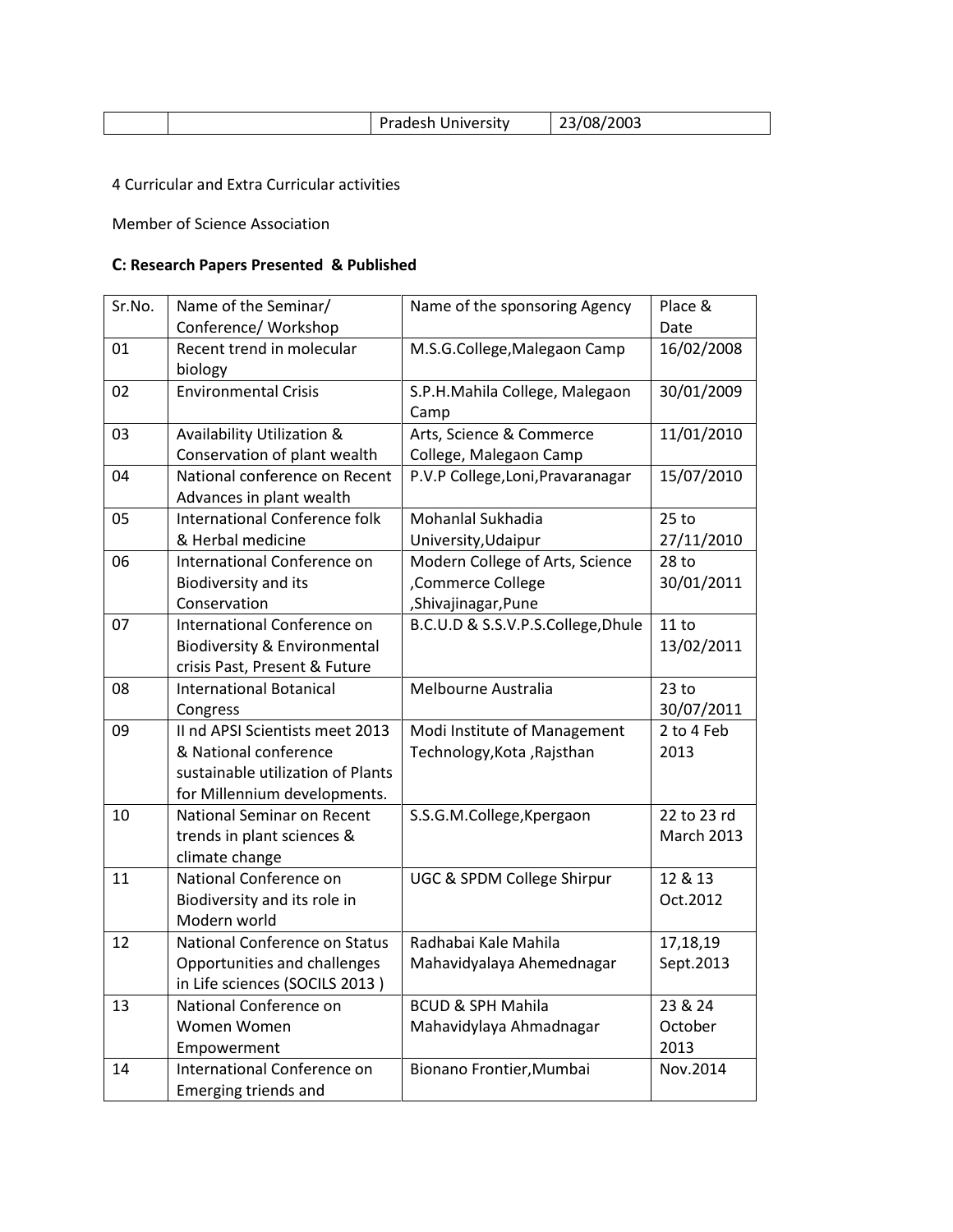|    | Challenges in Science &<br>technology (ETCST2014)                                                                          |                                                                                                              |                      |
|----|----------------------------------------------------------------------------------------------------------------------------|--------------------------------------------------------------------------------------------------------------|----------------------|
| 15 | National Seminar on<br><b>Environmental Education &amp;</b><br><b>Public Awareness</b>                                     | UGC JET College, Malegaon Camp                                                                               | 22 & 23<br>Sept.2014 |
| 16 | National conference on Eco-<br>Restoration, Environmental<br>Conservation and<br>Management                                | UGC (WRO) M.S.G Arts Science<br>AND Commerce college<br>Malegaon camp                                        | 6 and 7 Feb<br>2015  |
| 17 | National Conference on<br><b>Emerging Trans disciplinary</b><br>Approaches in Bio Sciences -<br>2019                       | M.S.P.Mandal Deogiri<br>College, Aurangabad                                                                  | 23 & 24<br>Dec.2019  |
| 18 | T.Y.B.sc practical workshop                                                                                                | Abasaheb Garware college Pune                                                                                | 5 December<br>2015   |
| 19 | State Level Conference on<br>SPPU and Arts Science And                                                                     | <b>Emerging Trends In Natural</b><br>Commerce College Manmad<br>ry 2016 And Environmental<br><b>Sciences</b> | 27-28 Janua          |
| 20 | State Level Seminar on Inter<br><b>Emerging Trends In Natural</b><br>And Environmental Sciences                            | SPPU and Arts Science &<br>Commerce College Manmad                                                           | 2016                 |
| 21 | State Level Seminar on Inter<br>Disciplinary aspects of<br>biodiversity and Conservation<br><b>Natural Resources</b><br>of | BCUD and S.P.H. Mahila -<br>Mahavidyalaya Malegaon camp                                                      | 29 January<br>2016   |
| 22 | National Conference on<br>Human and Role of Higher<br>Education                                                            | BCUD and S.P.H.Mahila Maha-<br>vidyalaya Malegaon Camp                                                       | 1&2 Feb<br>2016      |
| 23 | One day state level seminar in<br>Role of Enviromental<br>chemistry                                                        | BCUD & S.P.H.Mahila Maha-<br>vidyalaya Malegaon camp<br>In our Life                                          | 3 Feb 2017           |
| 24 | One Day State Level<br>Workshop On identification<br>of Angiosprmic taxa<br>Camp                                           | BCUD &m.s.g. college<br>Malegaon<br>23 Dec 2017                                                              | 23 Dec.2017          |
| 25 | State level seminar on<br>Emerging Trends and<br>Challenges in Life<br>Sciences : A Biotechnological<br>Approach           | Arts Science Commerce College<br>Manmad                                                                      | 12 &<br>13 Jan2018   |
| 26 | Two Days State Level Seminar                                                                                               | SPPU & Samajshri PrashantDada                                                                                | 1 & 2 Feb            |